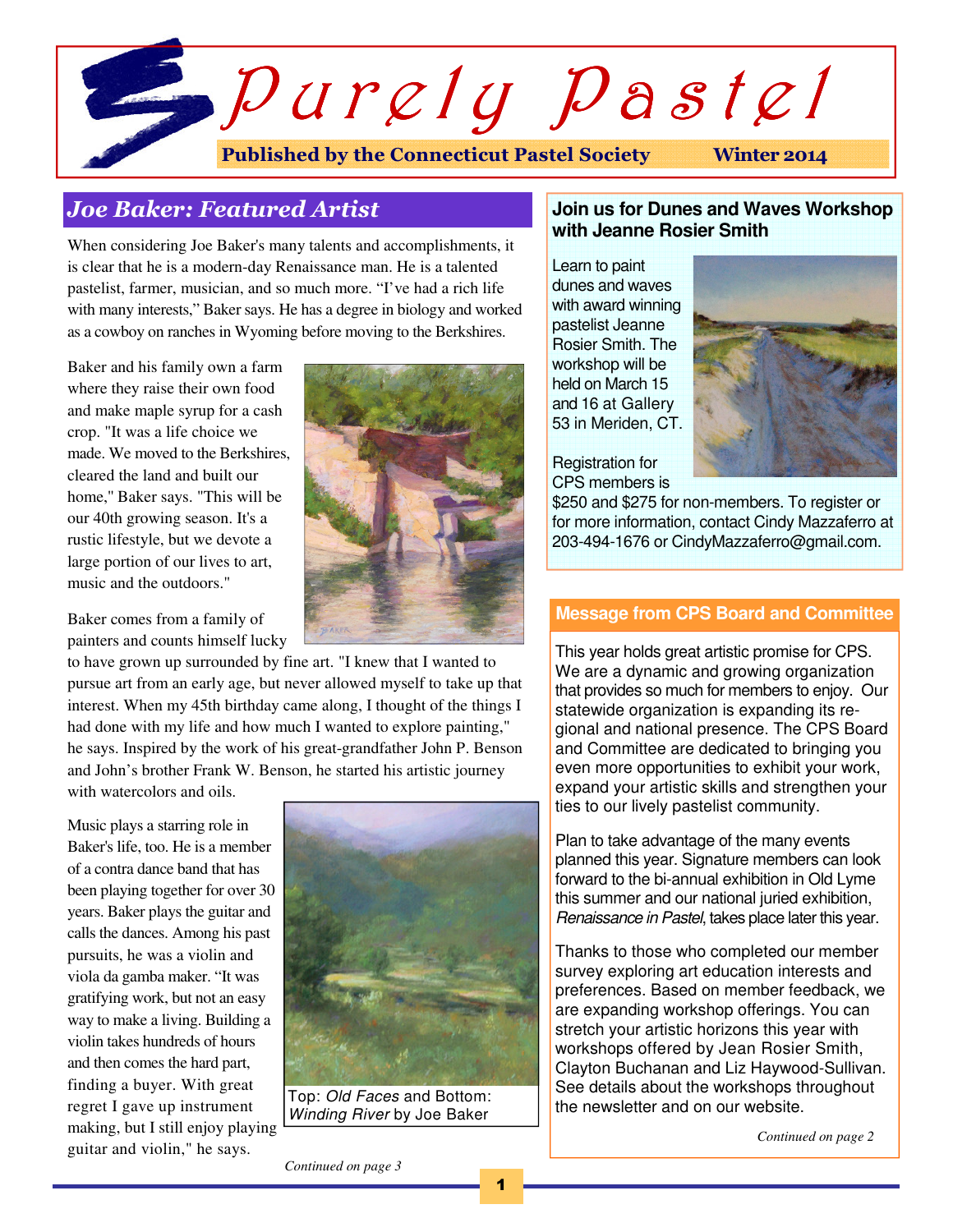#### **Message from the CPS Board and Committee** (continued)

We ended 2013 with great momentum and CPS grew by over 75 new members. The Renaissance in Pastel Exhibition at the Slater Museum was a great success. We thank Diane Stone and her team of volunteers for their tireless leadership in planning the event. We held the Purely Pastel exhibition, our first juried show just for members. Thanks go to Cindy Mazzaferro for her vision and energy she put into the show.

So stay in touch and get involved this year. Join us for one of our Board and Committee meetings. Volunteer to help with a show or workshop. Reach out and invite a friend or fellow pastelist to join CPS. There are so many ways to make the most of your CPS membership. Make 2014 the year you jump right in and take advantage of all that our organization has to offer!

#### **2014 Membership Dues Time!**

It's time to renew your CPS dues. If you have already renewed, thanks so much! Dues remain unchanged in 2014 with regular membership at \$25. Signature membership is \$30 and Signature membership with web exposure is \$60. If you have not paid your dues, use our online payment system. Visit the membership page on the CPS website and click the "Pay Online" button to use the secure online feature using either a credit card or PayPal account. Payment can also be made by check (made out to CPS) at this address: CPS, c/o Cindy Mazzaferro, PO Box 1342, Cheshire, CT 06410-1342.

*Purely Pastel* is a publication of the Connecticut Pastel Society. Share your news with CPS by contacting the Newsletter Editor at diana.rogers@comcast.net.

## **Join Us for Clayton Buchanan's Landscape with Figure Plein Air Workshop**

You won't want to miss this dynamic two-day plein air workshop with Clayton Buchanan on May 19 and 20 in beautiful Old Lyme, CT. Understanding and capturing the beauty of nature's light, color and structure, is the goal of this "figure in

the landscape" workshop.

Clayton will focus on heightening visual perceptions of how light, color, and structure come together in creating the painted illusion of reality. He will share his approach to the life journey of observation and applied practice. Students will gain an understanding of nature's reality and developing the ability to create the illusion. This workshop will not just focus on how to paint the figure in a landscape setting, but will also advance your comprehension and painting capability for all subjects including landscape, still life, portrait, or figure.

The workshop cost for CPS members is \$225 for early registration (prior to March 15) and \$250 after March 15. Visit the

Riverside by Clayton Buchanan

CPS website for detailed information and registration form or contact Cindy Mazzaferro at CindyMazzaferro@gmail.com. Do not delay in registering as this exciting workshop is sure to fill quickly!

## CPS Welcomes New Members!

CPS is pleased to welcome our new members. We look forward to your participation in CPS activities and events.

Lisa Aleim Beth Lowell James Boone **Abel Marquez** Debra Califia **Anne Merriam** Lisa Cunningham Carolyn Newell Anita Darin **Gary Ozias** Ella Delyanis **Susan Panzarella** Kathleen DeWitt Hess Rick Petersen Deborah LaFogg Docherty Lisa Regopoulos Joan Dromey Deborah Rosato Shelly Eager Susan Sigel Renee Finlay Maureen Spinale Jeri Greenberg Christine Swann Maryann Goblick **Patricia Tribastone** Anne Kenyon Gloria Tutera Monika Kocendova **Anna Wainright** Judith Kazdym Leeds Alexia Rosoff Wilber Joyce Lister Suzi Zefting-Kuhn

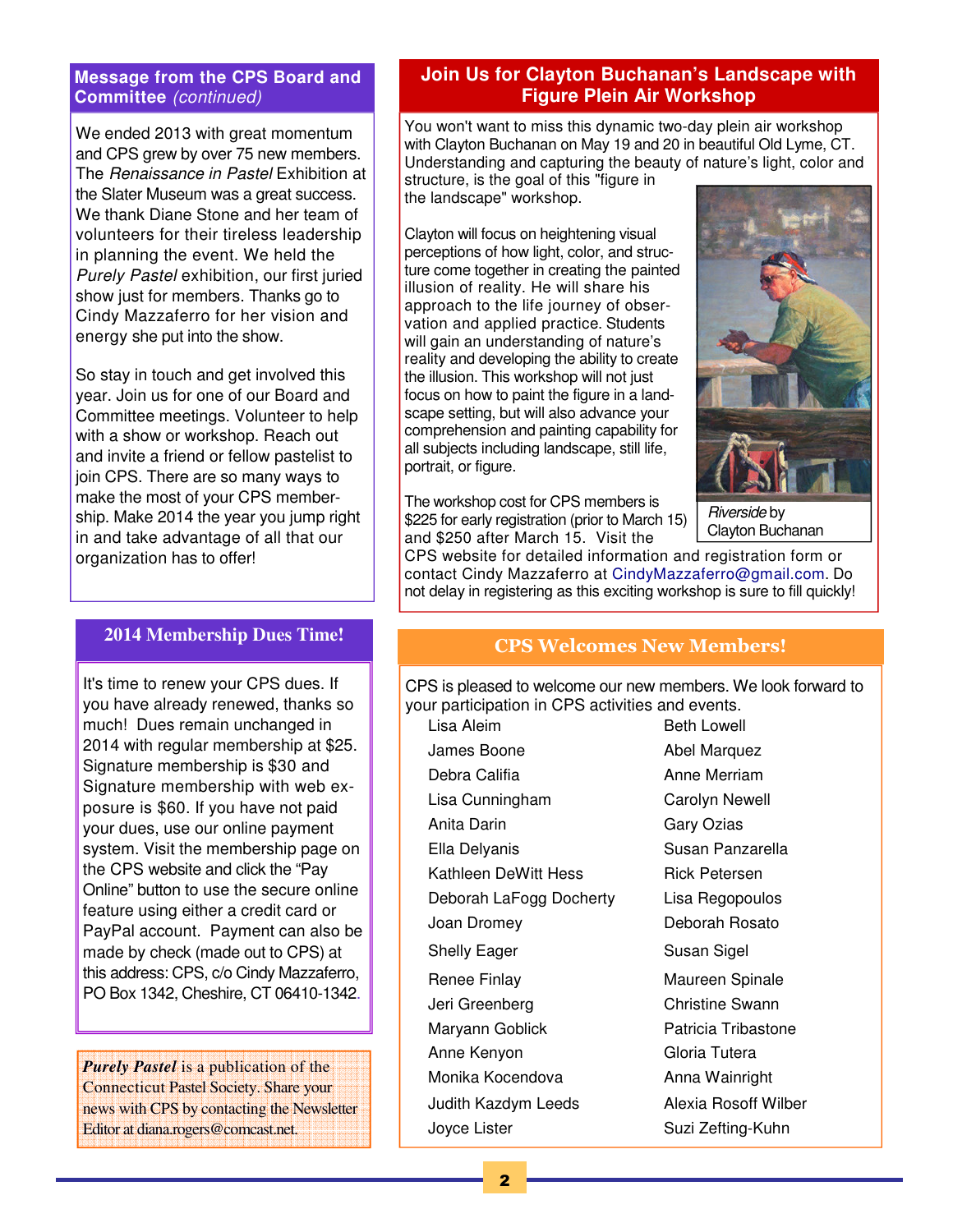## Member News

**Peter Seltzer's** painting Absolutely Free was awarded the Silver Medal in the 2013 Pastel 100 competition sponsored by Pastel Journal. Competition results and an article about his work will appear in the April 2014 issue. His work was one of only four pastels selected for the Annual Mid-year Exhibit at the Butler Institute of American Art. This show is a survey of contemporary American art. Peter won the Art/Spirit Foundation Award at the Connecticut Academy of Fine Arts show and second place at the CT+6 Exhibit. He received the Roseanne Reiff Memorial Award at the Hudson Valley Exhibition and the Dick Blick Award at the PSA Exhibition in New York.

**Frank Federico** won the prestigious Founder's Award, Best in Show at the 2013 PSA Juried Exhibition with his painting Montfrin Rooftops. Federico has been an active member of PSA for over thirty years and was elected as PSA Hall of Fame Honoree.



*Montfrin Rooftops* by Frank Federico

**Leslie Lillien Levy** won the Flora B. and Joseph V. Guffini Memorial Award at the PSA 41st Annual Open Juried Exhibition, earning her Master Pastelist status. She garnered the Allied Artists of America Award for Pastels in the 100th Annual Show. She and fellow pastel painter, Claudia Seymour, had a joint article published in the November/December 2013 issue of Pastel Journal.

**Jeri Greenberg** was awarded First Place in Pastels in the Artists Magazine all media competition and her work will be featured in the July/August issue. Two of her paintings were finalists in the Jack Richeson Small Works Exhibit. Her work was juried into the IAPS online exhibit. Her work was included in the Salmagundi Club Member Exhibition.

**Donna Rossetti-Bailey** was juried into the Pastel Painters Society of Cape Cod 2013 Signature Exhibit held at the Cape Cod Museum of Art. Her work was selected for the Pastels by Invitation Exhibit in Chatham, MA. She was juried into the Renaissance in Pastel exhibition.

**Karen Israel** won the Gold Medal for Pastel during the Audubon Artist Association exhibition. She won third place for her painting in the Pastel 100 competition sponsored by Pastel Journal.

**Rita Agron** received the Carlee Walker Memorial Award at the West Essex Art Association Juried Show. She won the Best Pastel Award at the Art on the Avenue show in Caldwell. At the Ringwood Manor Association of the Arts Juried Show, she won First Place in Pastels. She received Awards of Excellence from the Livingston Art Association Exhibition and the Millburn-Short Hills Arts Center. She was juried into recent juried exhibitions including the Academic Artists Association Exhibition, Catharine Lorillard Wolfe Art Club Show, Grand National American Artists Professional League Online Show, Audubon Artists Juried Online Show and Renaissance in Pastel Exhibition.

## **Featured Artist: Joe Baker** *(continued)*

Baker eventually pursued professional software development and web design. His programming skills can be seen in the CPS website for which he serves as webmaster. He is a creative programmer and he developed the CPS online show submission system. He is happy to announce that he now has a commercial version of the program available to other art organizations at the website showsubmit.com.

Baker has pursued many creative threads in his life and this has allowed him to be his own person. "My only regret is that I didn't start painting sooner. Just think how much richer life would have been if painting had been a part of my life all those years," he says.

He was exposed to pastels when taking a workshop with Frank Federico and was immediately hooked on the medium. He finds pastels to be expressive and direct, ideal for landscape painting. "I'm a naturalist and my life is oriented to the outof-doors. There is endless subject matter. I can focus on skies, meadows and woods," Baker says.

He encourages fellow artists to take workshops with many teachers. "It's great to be exposed to other approaches, because it's all grist for the mill. It can help you understand why you want to paint the way you do, or it can give you the nudge you need to strike off in a new direction," he says. Teaching pastel painting is a recent endeavor for Baker who offers classes at IS183, the Art School of the Berkshires in Stockbridge.

Baker and his family live in Monterey, Massachusetts. He is a Signature Member of CPS and a member of PSA. His website is www.bakerworks.com/art and he can be reached at joe@bakerworks.com.



*Marsh Sundown* by Joe Baker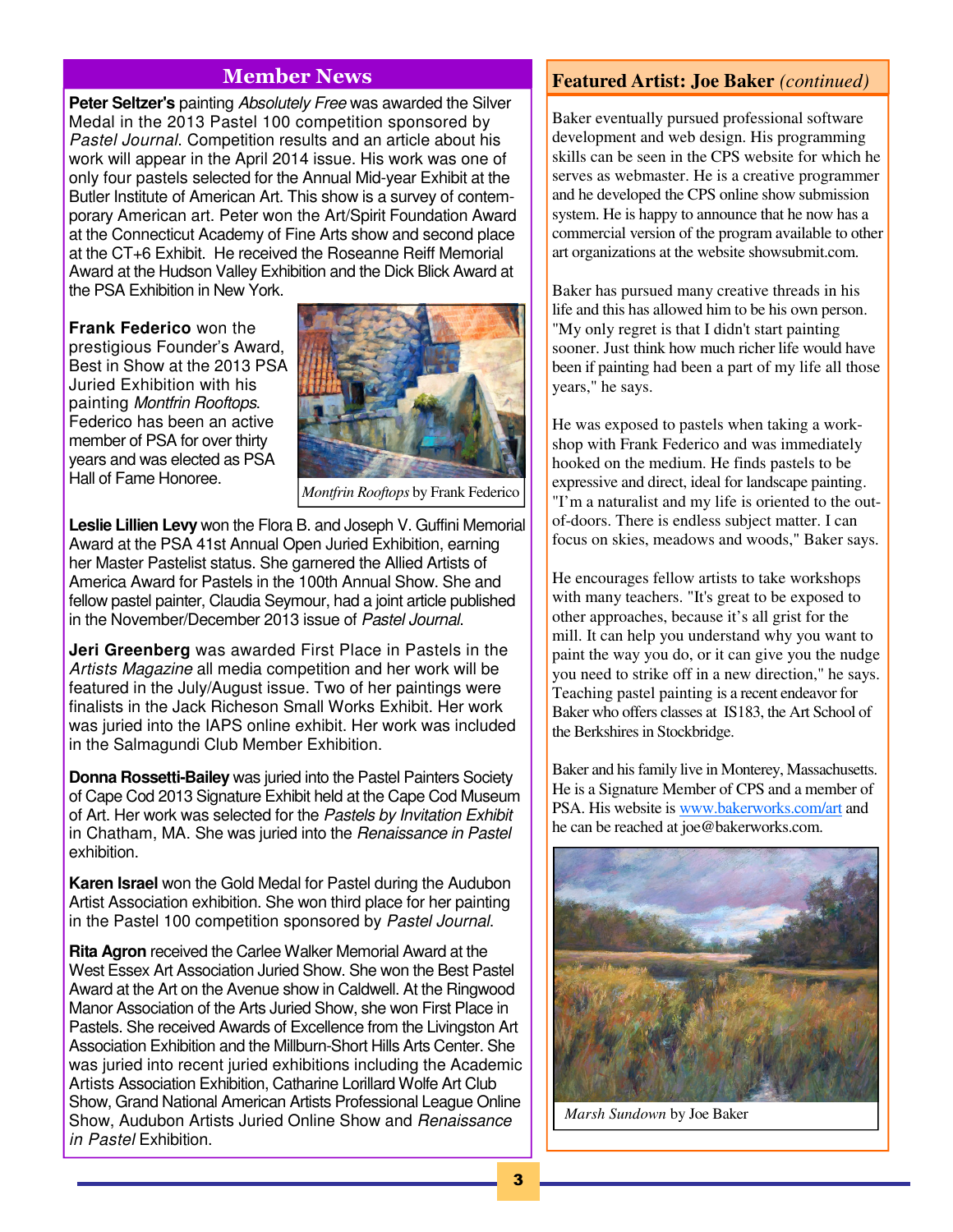## **Signature Member Show Returns to Old Lyme**

The Signature Member Exhibition returns to the Lyme Art Association in Old Lyme this summer. The show runs from August 1 through September 20. This is an excellent opportunity for Signature Members to showcase their best work at this historic and high-traffic venue. We encourage all Signature Members to participate. Cindy Streit Mazzaferro is our show chair and we thank her for organizing this exciting event! Contact her for more information at CindyMazzaferro@gmail.com.

#### **Triple Demo and Silent Auction**

The show will include a triple artist demonstration and silent auction. Join us to watch the artists bring their paintings to life on August 2 from 1 pm to 3:30 pm. Artists participating in the demonstration include: Gigi Horr Liverant (landscape), Chris Ivers (landscape), and Claudia Seymour (still life). The artists will donate their paintings for the silent auction. Bidding begins during the opening on August 8 and concludes on September 20. Proceeds from the auction will benefit CPS.

#### **New Mini Auction**

We are expanding our auction opportunities this year. Participating artists are invited to donate a small work for our "mini auction" to be held during the opening on August 8. Due to limited space, the first 15 Signature Members signing-up for the auction will be included. Work must be 8" x 10" or smaller (including frame). To reserve your spot for the auction, contact Cindy Streit Mazzaferro at CindyMazzaferro@gmail.com. You may also bring a piece to donate on opening night should spaces remain open. All auction proceeds will benefit CPS.

#### **Key dates to remember:**

May 11: Online entry deadline

May 25: Notification by email

July 27: Accepted works hand delivered from 2 pm -5 pm

Aug. 2: Triple demo at LAA from 1 pm - 3:30 pm

Aug. 8: Opening reception from 6 pm - 8 pm

Sept. 21: Pick up work

## **Guidelines for Applying for Signature Member Status**

Achieving CPS Signature Member status is an important artistic accomplishment. Signature status is open to members who have won three prizes in Renaissance in Pastel Exhibitions or through application to the jury panel. Applications are viewed three times a year during April, August and November. Submit CDs with up to five images during March, July and October. Images should be high-quality jpg files with dimensions of at least 700 pixels on the long side and resolution of 300 dpi. Visit the web site or contact CPS at cpsinfo@ctpastelsociety.com for more information. 

## **Signature Status Jury Trio - Panelist Changes Announced**

Two esteemed members of our Signature Member jury panel, Rainie Crawford and Frank Federico, have decided to step away from those duties. Peter Seltzer will continue to serve on the jury. This trio of accomplished jurors began their work together in 2000. CPS sends heart-felt thanks for 13 years of leadership, inspiration and hard work!

We are pleased to announce that Chris Ivers and Claudia Seymour will join Peter Seltzer on the panel. Thanks to Chris and Claudia for your willingness to take on this important role. We thank Peter for his continued commitment to the Signature Member jury panel.

According to Frank Federico, the jury experience has been very rewarding . "It has been a stimulating and exciting experience, viewing and accepting many CPS signature aspirants," Federico says. "We had many heated discussions regarding the pros and cons in weighing the acceptability of an applicant and finally arriving at a decision. Now it is time to go forward with the new jury. We wish you much success in this new process and hope that the engagement will be as fulfilling as ours has been," he says.

## Liz Haywood-Sullivan Workshop Offered this Fall!

Plan to join us for workshops this fall with nationally acclaimed artist and author, Liz Haywood-Sullivan. Two sessions are offered with a four-day session scheduled for September 29 to October 2 and a three day session scheduled for October 4 to October 6. She

will cover a range of topics such as aerial perspective, handling fall foliage, underpainting and much more! The plein air session will be held in the beautiful autumn landscape of Litchfield and Bantam. Liz will offer one-on-one instruction at your easel. Visit



the CPS website for detailed brochure and information or contact workshop coordinator Carol Moore at ctmoore4@optonline.net or 860.567.0618.

#### CPS Elects New Signature Members!

Congratulations to our new Signature Members: Linée Baird, Tom Bailey, Linda Armstrong, Cheryl Wildermuth and Gary Ozias.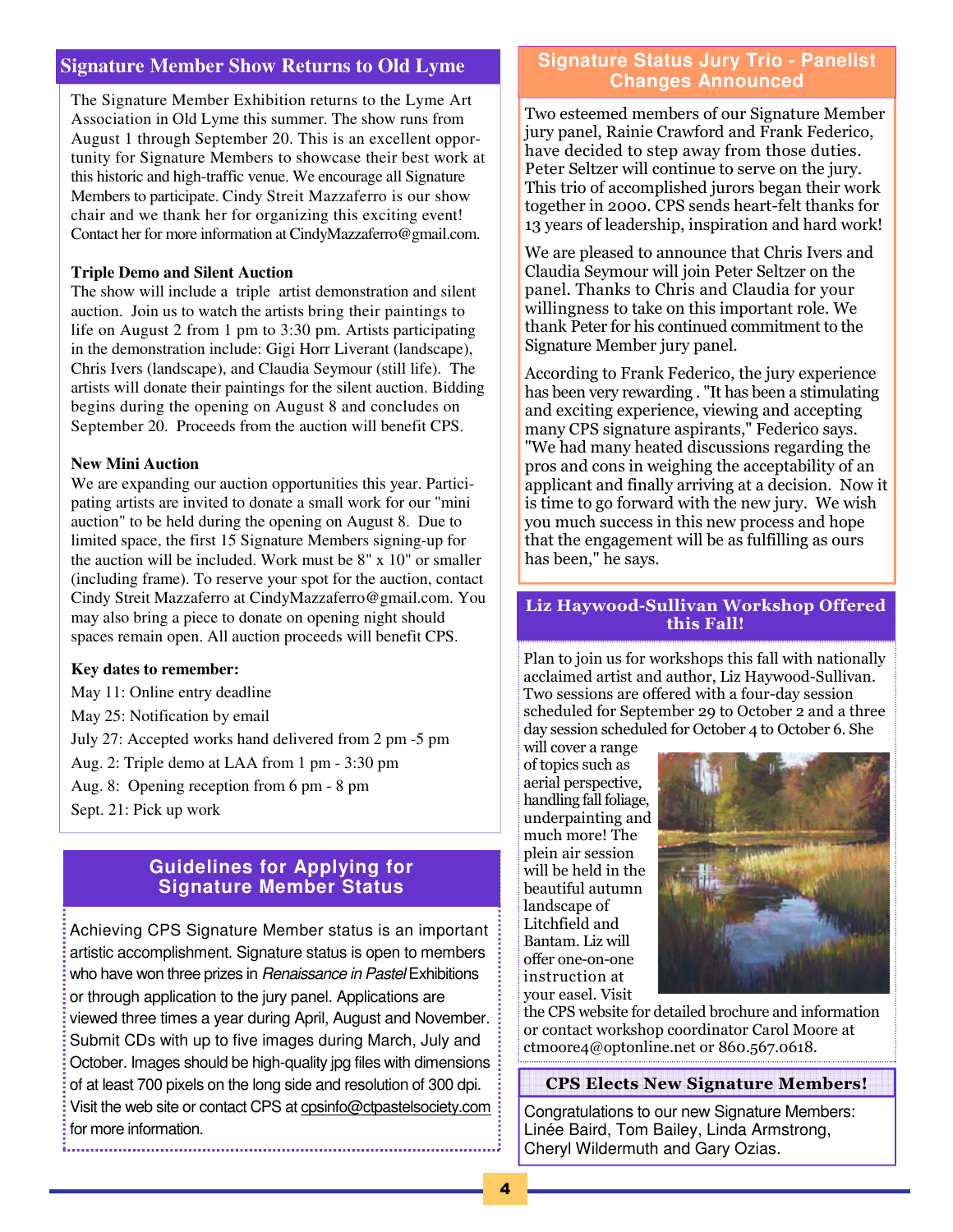## CPS Member-Led Workshop Opportunities

Here are upcoming workshops offered by CPS members:

#### **Christine Ivers**

April 5 - 6: Explore the Dark Side Pastel Workshop: Reflections, Glows and Textures, West Barnstable, MA

April 19: Paint the Night Pastel Workshop, Ivers Homestead Studio, Meriden, CT

May 18: Nights in the City Pastel Workshop, PSA, New York, NY

June 19 - 21: Plein Air Painting for the Studio Artist Workshop, Lake Sunapee, NH

July 10 -13: Explore the Dark Side Pastel Workshop, Greenville, NY

Contact Christine Ivers at 203-235-1417.

#### **Alain Picard**

March 14-15: Weekend Portrait Workshop, Picard Studio, Southbury, CT

Contact Alain Picard at alain@picardstudio.com.

#### **Donna Rossetti-Bailey**

Sept. 23 - 25: Pastels and Beyond, Terry Ludwig Studios, Denver, CO Contact Donna at Donna@DonnaRossetti-Bailey.com

## **Renaissance in Pastel Dates Announced**

It is never too early to start creating your best work in anticipation of entering the 2014 Renaissance in Pastels Exhibition. The show runs from October 8 to November 9 at the Slater Memorial Museum in Norwich, CT. Janet A. Cook and Liz Haywood-Sullivan will serve as Award Jurors. Aline Ordman will offer an inspiring demonstration on the closing day.

A hearty thank you goes to Diane Stone and Debbie Temple, our show Chairs, for leading the effort! Keep these dates in mind:

Aug. 6: Online submission deadline

Aug. 13: Notice of acceptance emailed

Sept. 30: Arrival of shipped paintings deadline

Oct. 4: Accepted work delivered from 1 pm - 3 pm

Oct. 8: Show opens to public

Oct. 19: Reception from 2 pm - 4 pm with awards ceremony at 3 pm

Nov. 9: Aline Ordman demonstration from 1 -3 pm and pick-up from 3 pm - 4 pm

For more information visit the CPS website or contact Diane Stone at 860-655-9374 or dstone322@gmail.com.

# **CPS 2014 Show & Event Calendar**

#### **Exhibitions**

## **CPS Members Show**

March 1 to March 29 Gallery 53, Meriden CT March 1: Opening reception from 2 pm - 4 pm March 29: Demo from 1 pm - 3 pm and pick up work 3 pm - 4 pm

### **Signature Members Exhibition**

August 1 to September 20 Lyme Art Association, Old Lyme, CT May 11: Online entry deadline July 28: Accepted works received 2 pm to 5 pm Aug. 2: Triple demo Aug. 8: Opening reception from 6 pm to 8 pm Sept. 21: Pick up work

**Renaissance in Pastel National Juried Exhibition**  October 8 to November 9 Slater Museum, Norwich CT Aug. 6: Online submission deadline Oct. 4: Accepted work delivered from 1 pm - 3 pm Oct. 19: Reception 2 pm - 4 pm with awards at 3 pm Nov. 9: Demo from 1 -3 pm and pick-up from 3 pm - 4 pm

## **Workshops**

March 15 & 16: Dunes and Waves Workshop with Jeanne Rosier Smith

Sept. 29 - Oct. 2 and Oct. 4 - 6: Landscape

Workshops with Liz Haywood-Sullivan

May 19 - 20: Figure in the Landscape Workshop with Clayton Buchanan

## **2014 Annual Members Show Update**

The annual Members Show runs from March 1 to 29 at Gallery 53 in Meriden, CT. Our Awards Judge is Maceo Mitchell. Jane McGraw-Teubner will inspire us with a demonstration on closing day. Heart-felt thanks go to our show Chairs Karen Israel and Kerry Heidenis for leading the effort! Keep these dates in mind:

March 1: Opening reception from 2 pm - 4 pm with awards at 3 pm

March 29: Demonstration by Jane McGraw-Teubner from 1 pm - 3 pm and pick-up from 3 pm - 4 pm

For more information, contact Karen Israel at karenisrael59@gmail.com or Kerry Heidenis at kerry.images@gmail.com.